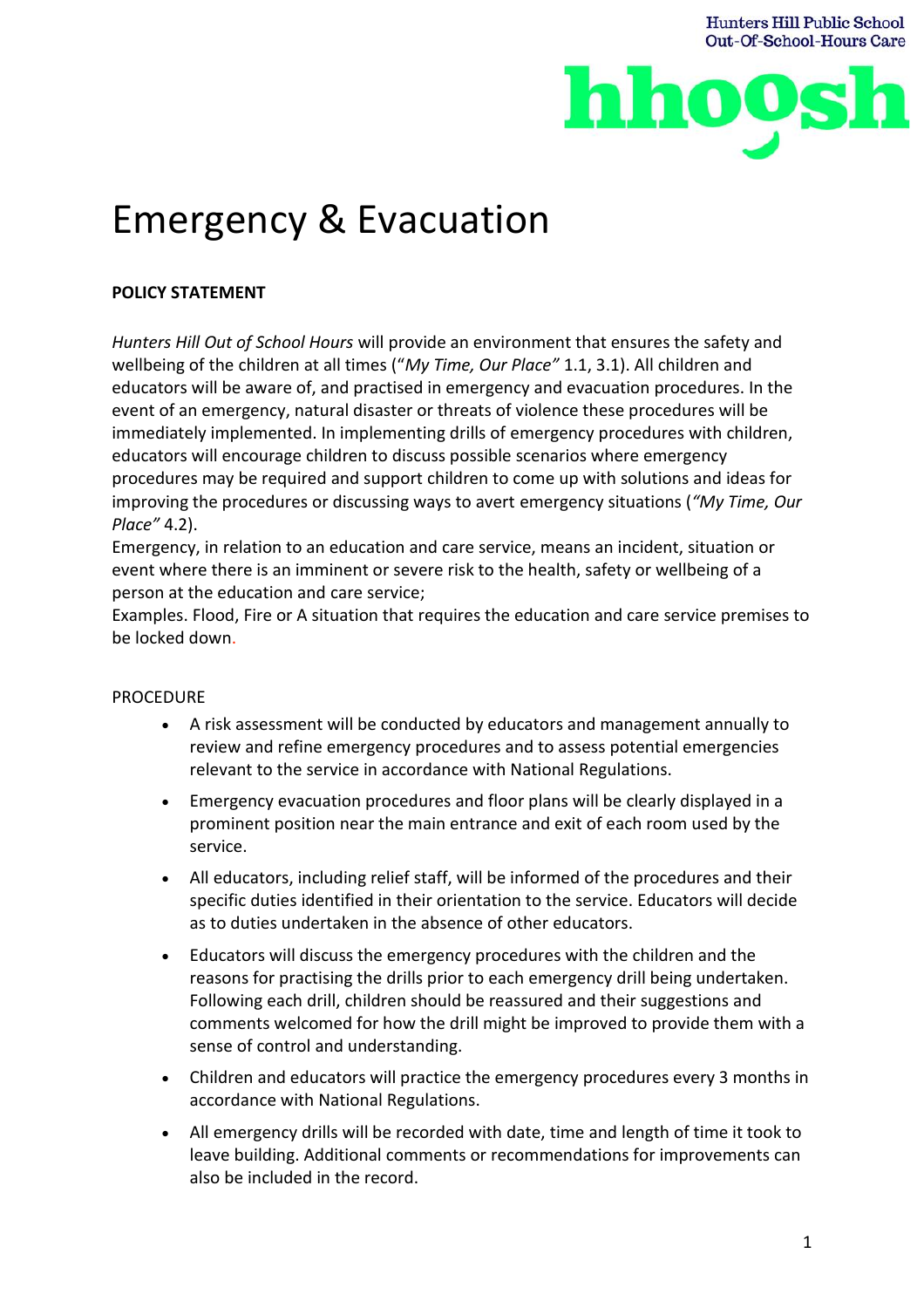

- Drills will be conducted more regularly when there are new children such as at the beginning of a new year and during vacation care.
- Families will be informed of the procedures and assembly points in the parent handbook.
- No child or educator is to go to their bags to collect personal items during an emergency evacuation. This would lead to confusion and delays.
- The service will maintain a fire blanket and smoke detectors and have them checked regularly as per the manufacturers instructions.
- Fire extinguishers will be installed and maintained in accordance with Australian Standard 2444. Educators will be instructed in their operation.
- Educators will only attempt to extinguish fires if the fire is small, there is no threat to their personal safety and they feel confident to operate the extinguisher and all the children have been evacuated from the room.
- The Local Fire Authority should be contacted for advice and training on fire safety and this plan included in your procedures.
- Any serious incidents will be reported to the Regulatory Authority within 24 hours or as soon as possible.
- The service must ensure that they have access to a working telephone or other similar means of communication at all times.

## **The evacuation plan will include:**

- Routes of leaving the building that are suitable for all ages and abilities. These should be clearly mapped out.
- Plan of where the fire extinguishers are located displayed in a public place.
- A safe assembly point away from access of emergency services.
- An alternative assembly area in case the first one becomes unsafe.
- List of items to be collected and by whom.
- List of current emergency numbers.
- Each educator's duties in the emergency.

#### **Educators will be nominated to:**

- Make the announcement to evacuate, identifying where and how.
- Collect children's attendance records and families contact numbers.
- Collect emergency services numbers and mobile phone.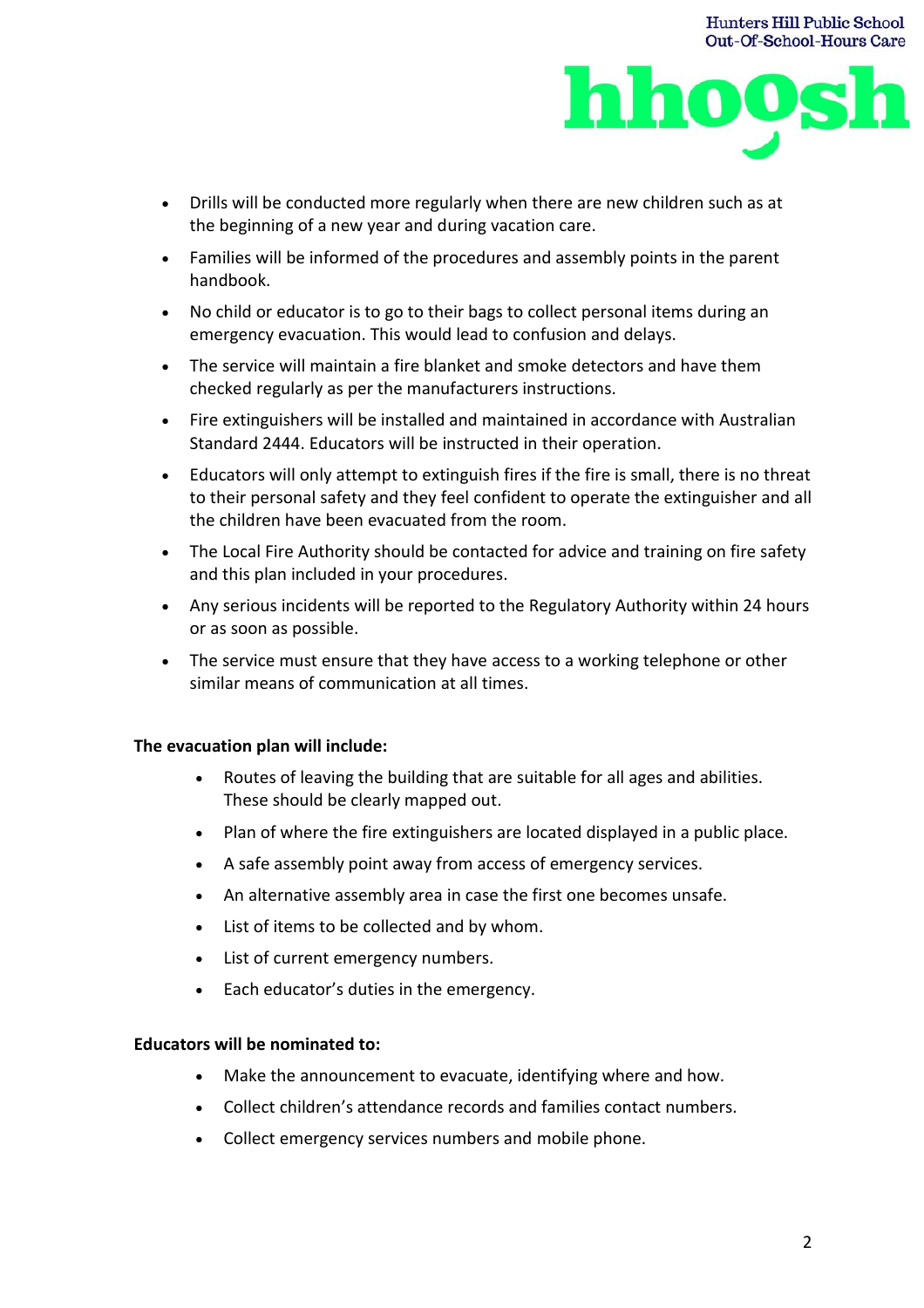

**Hunters Hill Public School** 

- Make the phone call to 000 or other appropriate service, management and families as required.
- Collect the first aid kit.
- Check that the building and playground is empty and that all doors and windows are closed as far as possible, to reduce the spread of a fire.
- Supervise the children at the assembly area, and take a roll call of children, educators and any volunteers of visitors.
- When the emergency service arrives, the Responsible Person will inform the officer in charge of the nature and location of the emergency and if there is anyone missing.
- No one should re-enter the building until the officer in charge has said it is safe to do so.

## HARASSMENT AND THREATS OF VIOLENCE

If a person/s known or unknown to the service harasses or makes threats to children or educators at the service, or on an excursion, educators will:

- Calmly and politely ask them to leave the service or the vicinity of the children.
- Be firm and clear and remember your primary duty is to the children in your care.
- If they refuse to leave, explain that it may be necessary to call the police to remove them.
- If they still do not leave, call the police.
- If the Responsible Person is unable to make the call another educator should be directed to do so. Educators should liaise with team members in advance to determine a code phrase that will alert another team member to a threat situation arising and prompt them to contact police. This should be something that will not draw attention to the situation by the offender and something only the staff are aware of, for example 'please put the PlayStation on for the children' as only staff will know that the service does not actually have one.
- Where possible, educators must endeavour to calmly move the children away from the person and this may be achieved quickly with the use of another code phrase that will encourage word of mouth transmission between children to move quickly from the area and initiate lockdown procedure without causing them alarm (as an example, the reminder to a child that ice cream is being served today at a specified location for all children).
- No educator should attempt to physically remove the unwelcome person, but try to remain calm and keep the person calm as far as possible and wait for the police.
- Educators should be aware of any unfamiliar person on the premises and find out what they want as quickly as possible and try to contain them outside the service.